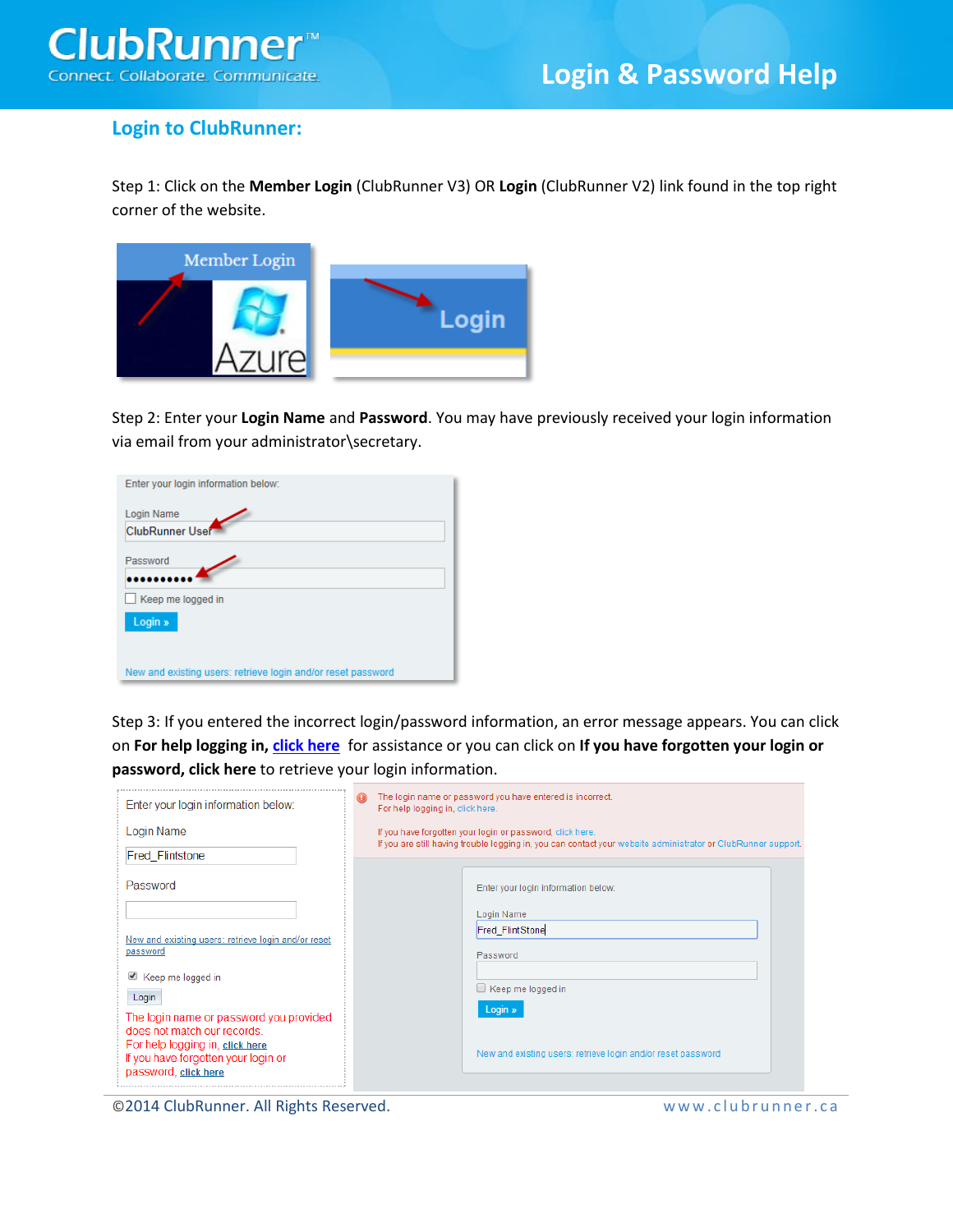Step 4: If you cannot find or remember your login information then you can click on the link called: **New and existing users: retrieve login and/or reset password**.

| Enter your login information below:                             |                                                              |
|-----------------------------------------------------------------|--------------------------------------------------------------|
| Login Name                                                      |                                                              |
|                                                                 | Enter your login information below:                          |
| Password                                                        | Login Name                                                   |
|                                                                 | Password                                                     |
| New and existing users: retrieve login and/or reset<br>password | Keep me logged in                                            |
| Keep me logged in                                               | Login »                                                      |
| Login                                                           | New and existing users: retrieve login and/or reset password |

Step 5: **For Club Sites:** You will be asked to enter your last name and email address that is associated with your ClubRunner account.

**For District Sites:** You will be asked to select your Club name, enter your last name and email address that is associated with your ClubRunner account.

Populate the information and click on the **Submit** button.

For Club Sites:

|                                     | Retrieve Login Information                                                                            |        |
|-------------------------------------|-------------------------------------------------------------------------------------------------------|--------|
| Denotes a required field.<br>$\ast$ | Please enter your last name and email address to retrieve your login name and/or reset your password. |        |
| Last Name:<br><b>Email Address:</b> |                                                                                                       | $\ast$ |
|                                     | Submit<br>Cancel                                                                                      |        |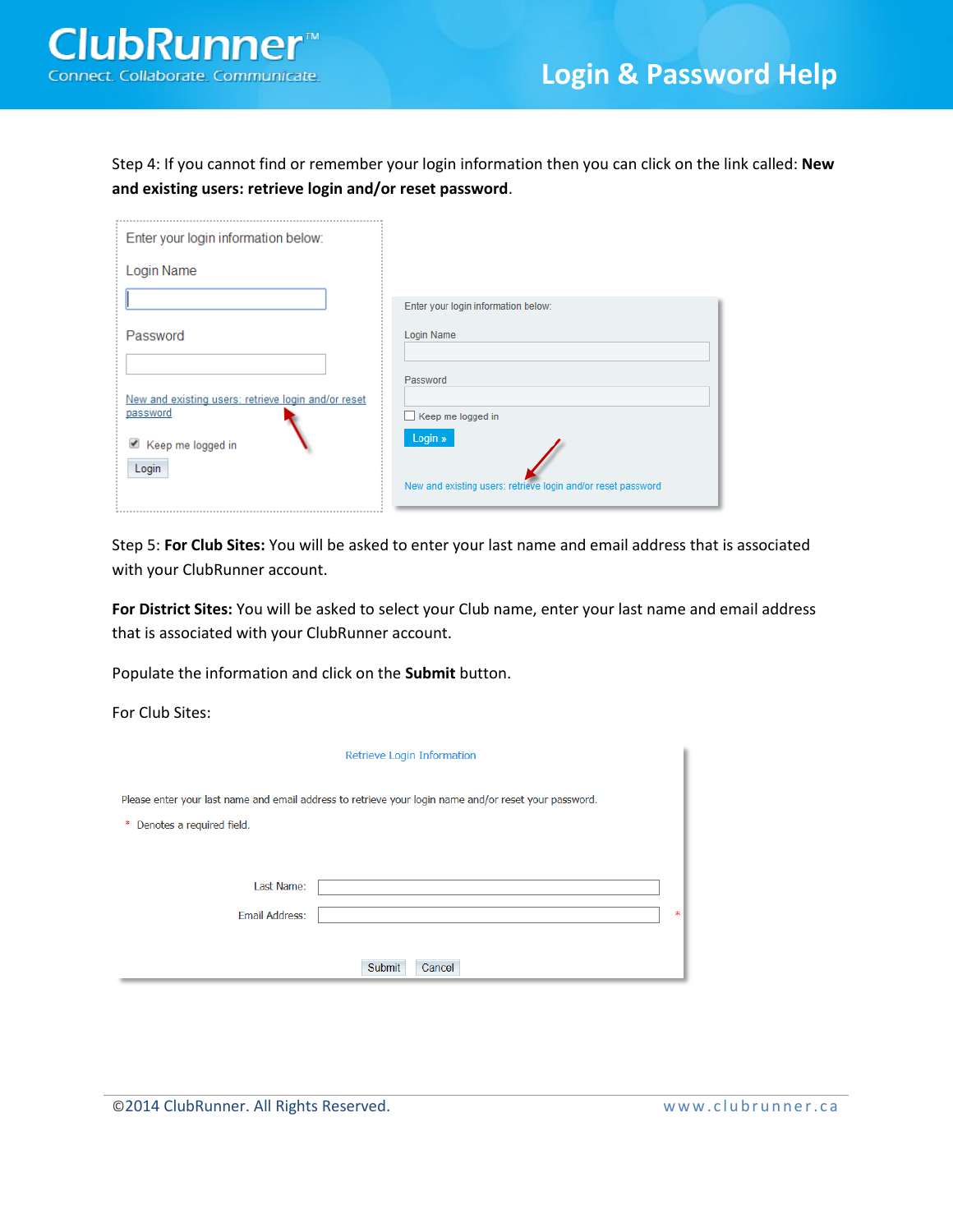

## For District Sites:

| Retrieve Login Information                                                                                                                                                                            |   |
|-------------------------------------------------------------------------------------------------------------------------------------------------------------------------------------------------------|---|
| All members in the District have login accounts in the system. If you cannot retrieve your login information through this<br>page, please contact your Club President, or email logins@clubrunner.ca. |   |
| Please select your club, then enter your last name and email address to retrieve your login name and/or reset your password.                                                                          |   |
| Denotes a required field.                                                                                                                                                                             |   |
| Select Club:<br>--- Select Club ---<br>$\checkmark$                                                                                                                                                   | ж |
| Last Name:                                                                                                                                                                                            |   |
| <b>Email Address:</b>                                                                                                                                                                                 | ж |
| <b>Submit</b><br>Cancel                                                                                                                                                                               |   |

Step 6: If the Information is found you will see a message indicating that the profile was successfully located and an email will be sent to that address.

| Retrieve Login Information                                                                                                                                                                     |
|------------------------------------------------------------------------------------------------------------------------------------------------------------------------------------------------|
| Please enter your last name and email address to retrieve your login name and/or reset your password.                                                                                          |
| Denotes a required field.<br>∗                                                                                                                                                                 |
|                                                                                                                                                                                                |
| Last Name:<br><b>Benes</b>                                                                                                                                                                     |
| Email Address:<br>ж                                                                                                                                                                            |
| Submit<br>Cancel<br>Your member profile was successfully located. An email has been sent to your address above with instructions on retrieving<br>your login name and resetting your password. |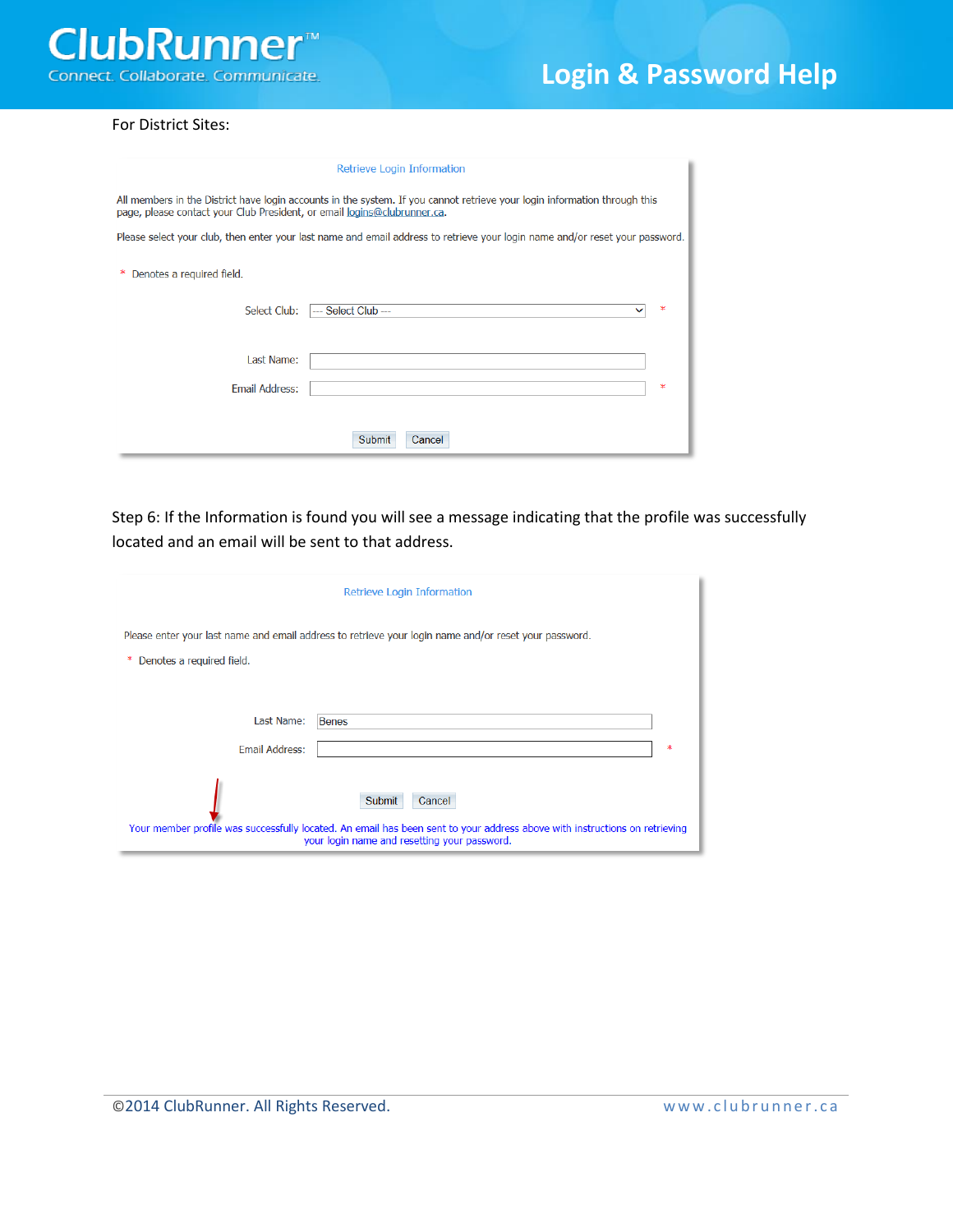

Step 7: Open the email that was sent and click on the **Reset Password** link or copy and paste the URL into the address bar of your internet browser. Please note this link will only remain valid for **8 hours**!

| Hello                                                                                                                                                                                                                                         |
|-----------------------------------------------------------------------------------------------------------------------------------------------------------------------------------------------------------------------------------------------|
| You have requested to retrieve your Login Name and/or reset your password for the ClubRunner Website Service<br>website.<br>Please click on the link below to continue:                                                                       |
| Reset Password Link <sup>+</sup>                                                                                                                                                                                                              |
| https://www.crsadmin.com/Gen/PasswordReset.aspx?eaid=eYH4kcQkJPcoHL%2bfRSv28w%3d%<br>3d&emid=ZPx27do5vOC5tMV3oJhlxA%3d%3d&etoken=52wc744ueKphzPawNUXsoEegaXupZ9gmC1r%2bQvVHTh0%3d                                                             |
| $\parallel$ If the link above does not work, copy and paste it into the address bar of your browser. Please note that this link<br>is only valid for <b>eight hours</b> , after which you will need to retrieve your login information again. |
| For assistance or technical support, please go to www.clubrunnersupport.com.                                                                                                                                                                  |
| I This message was automatically generated by <b>ClubRunner</b> for WRClubRunner                                                                                                                                                              |

Step 8: You should now be taken to the Reset Password Page. Section 1 contains your **Login Name** information; please make note of the login name. Section 2 contains the reset password fields.

| <b>Login Name:</b><br>Please remember your Login Name as you will need it to enter the site.<br>You can always change this by editing your profile. |
|-----------------------------------------------------------------------------------------------------------------------------------------------------|
| <b>Begin Typing</b><br><b>Enter New Password:</b><br>Confirm New Password:                                                                          |
| Cancel<br>Submit                                                                                                                                    |

Step 9: Enter and confirm your new password and click the **Submit** button. Note, the bar is to help you get an idea of how secure your password is, using a combination of letters and numbers is recommended.

| Confirm New Password: |  |
|-----------------------|--|